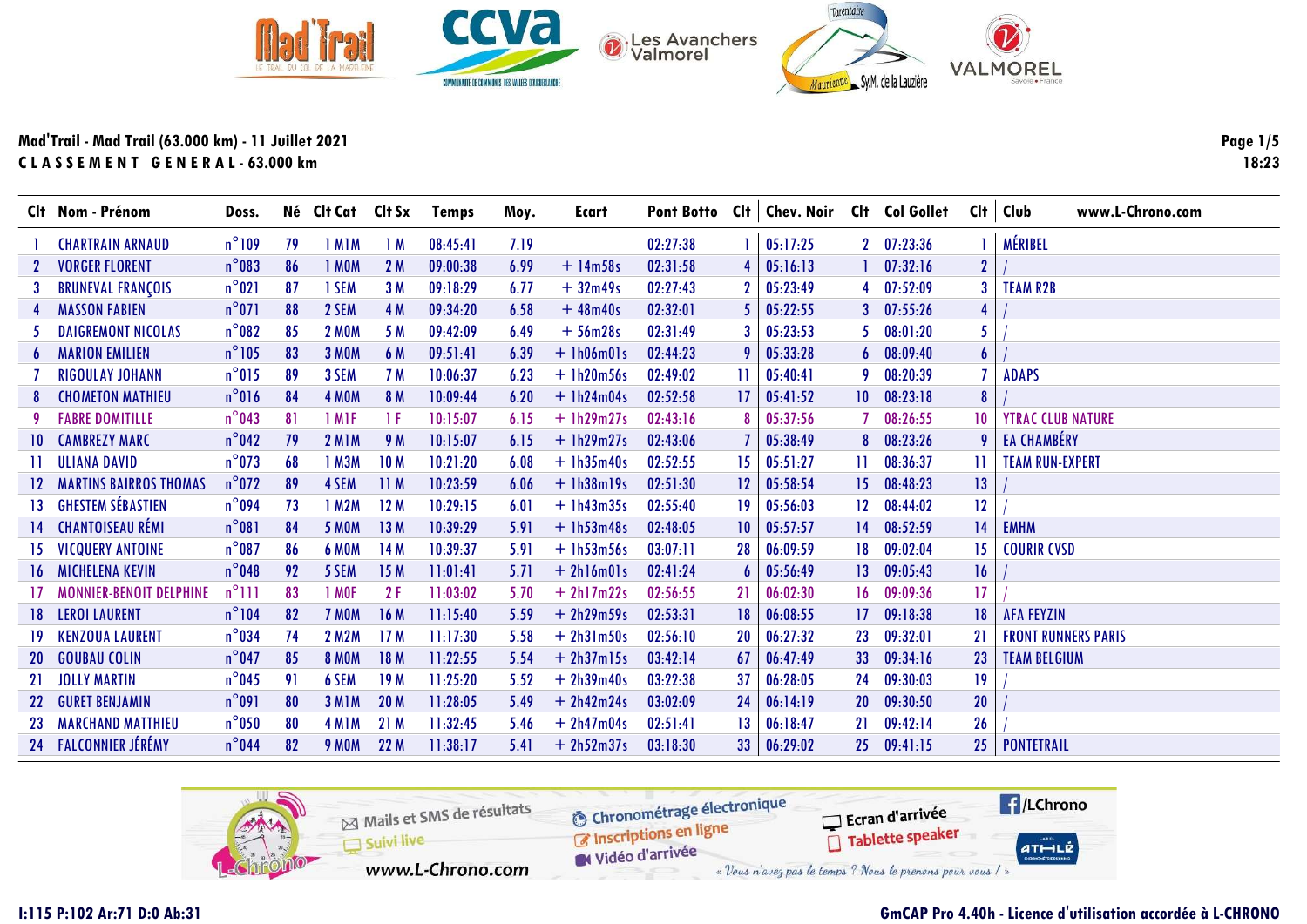

|                 | Clt Nom - Prénom                | Doss.           |    | Né Clt Cat        | Clt Sx | <b>Temps</b> | Moy. | Ecart        | <b>Pont Botto</b> |                 | $Clt  $ Chev. Noir |                 | Clt   Col Gollet | Cl <sub>t</sub> | Club<br>www.L-Chrono.com         |
|-----------------|---------------------------------|-----------------|----|-------------------|--------|--------------|------|--------------|-------------------|-----------------|--------------------|-----------------|------------------|-----------------|----------------------------------|
| 25              | <b>DAGUET THIBAUD</b>           | $n^{\circ}019$  | 90 | 7 SEM             | 23 M   | 11:40:48     | 5.39 | $+ 2h55m07s$ | 03:02:41          | 25 <sup>2</sup> | 06:26:36           | 22              | 09:37:07         | 24              |                                  |
|                 | <b>26 GROS BEATRICE</b>         | $n^{\circ}$ 095 | 74 | 1 M <sub>2F</sub> | 3F     | 11:44:33     | 5.37 | $+ 2h58m53s$ | 03:34:03          | 56 <sup>1</sup> | 06:59:08           | 39              | 09:50:38         | 28              |                                  |
|                 | <b>CHAMPROMIS JULIEN-PIERRE</b> | $n^{\circ}$ 075 | 87 | 8 SEM             | 24 M   | 11:51:32     | 5.31 | $+3h05m51s$  | 03:19:03          | 34              | 06:38:10           | 29              | 09:47:08         | 27              | <b>BIMTEAMTRIATHLON</b>          |
| 28              | <b>BOUSSOT DAMIEN</b>           | $n^{\circ}$ 009 | 89 | 9 SEM             | 25 M   | 11:53:37     | 5.30 | $+3h07m56s$  | 03:01:41          | <b>22</b>       | 06:37:40           | 28              | 09:55:41         | 29              |                                  |
| 29              | EDDE JÉRÉMIE                    | $n^{\circ}012$  | 84 | <b>10 MOM</b>     | 26 M   | 11:54:14     | 5.29 | $+3h08m34s$  | 02:51:43          | 14              | 06:12:53           | 19              | 09:32:12         | 22              | <b>TEAM R2B</b>                  |
| <b>30</b>       | NGUYEN RÉMI                     | $n^{\circ}$ 097 | 99 | 1 ESM             | 27M    | 11:57:51     | 5.27 | $+3h12m11s$  | 03:04:23          | 26              | 06:37:13           | 27              | 09:57:40         | 30              |                                  |
| 31              | <b>BERLON CÉDRIC</b>            | $n^{\circ}$ 049 | 80 | <b>5 M1M</b>      | 28 M   | 12:01:07     | 5.24 | $+3h15m27s$  | 03:01:51          | 23              | 06:41:33           | 30              | 10:02:31         | 31              | <b>YERRES AC</b>                 |
| 32              | <b>BULLION PIERRE-YVES</b>      | $n^{\circ}110$  | 73 | 3 M2M             | 29 M   | 12:04:57     | 5.21 | $+3h19m16s$  | 03:30:45          | 53              | 06:59:02           | 38              | 10:11:59         | 34              |                                  |
| 33              | <b>CHATELAIN RONAN</b>          | $n^{\circ}$ 032 | 69 | <b>2 M3M</b>      | 30 M   | 12:06:46     | 5.20 | $+3h21m06s$  | 03:49:44          | 69              | 07:18:44           | 56              | 10:16:54         | 36              | <b>SPEEDY CLUB DE PROVENCE</b>   |
| 34              | <b>COLANTONIO DAMIANO</b>       | $n^{\circ}112$  | 75 | <b>4 M2M</b>      | 31M    | 12:13:31     | 5.15 | $+3h27m51s$  |                   |                 | 07:12:40           | 48              | 10:21:15         | 41              | <b>TERRE DE RUNNING LIMONEST</b> |
|                 | 35 CIXOUS ANDRÉ                 | $n^{\circ}017$  | 79 | <b>6 M1M</b>      | 32 M   | 12:17:37     | 5.12 | $+3h3lm57s$  | 03:19:54          | 35 <sub>1</sub> | 06:48:50           | 35              | 10:10:29         | 33              |                                  |
| 36 <sup>°</sup> | <b>GUILLERET JULIEN</b>         | $n^{\circ}041$  | 81 | 7 MIM             | 33 M   | 12:19:29     | 5.11 | $+3h33m48s$  | 03:21:32          | 36              | 06:43:18           | 31              | 10:12:33         | 35 <sub>5</sub> | <b>TRIATHLON HOCHFELDEN</b>      |
| 37              | <b>BERNARD JULIEN</b>           | $n^{\circ}$ 057 | 81 | <b>8 M1M</b>      | 34 M   | 12:19:39     | 5.11 | $+3h33m58s$  | 03:28:11          | 45              | 06:57:55           | 37              | 10:17:07         | 37              | 3M                               |
|                 | 38 VIALLET RÉMY                 | $n^{\circ}$ 046 | 91 | 10 SEM            | 35 M   | 12:21:51     | 5.10 | $+3h36m11s$  | 03:42:29          | 68              | 07:11:09           | 47              | 10:17:49         | 38              | <b>DENALI DENIV</b>              |
| 39              | <b>DENIS BENOIT</b>             | $n^{\circ}$ 088 | 85 | <b>11 MOM</b>     | 36 M   | 12:23:52     | 5.08 | $+3h38m11s$  | 03:24:33          | 40              | 07:12:54           | 49              | 10:52:06         | 53              |                                  |
| 40              | <b>COUTURIER OLIVIER</b>        | $n^{\circ}$ 062 | 77 | 9 MIM             | 37 M   | 12:26:51     | 5.06 | $+ 3h41m11s$ | 03:04:30          | 27              | 06:36:59           | 26              | 10:06:59         | 32              | <b>SEPAS IMPOSSIBLE</b>          |
|                 | <b>41 GIACONE THIBAUT</b>       | $n^{\circ}$ 053 | 87 | 11 SEM            | 38 M   | 12:31:55     | 5.03 | $+3h46m15s$  | 03:30:50          | 55              | 06:59:55           | 40              | 10:20:46         | 40              |                                  |
|                 | <b>42 MULLER MATHIEU</b>        | $n^{\circ}103$  | 82 | <b>12 MOM</b>     | 39 M   | 12:31:55     | 5.03 | $+3h46m15s$  | 03:08:57          | 29              | 06:48:41           | 34              | 10:19:48         | 39              | <b>AC TASSIN</b>                 |
|                 | <b>43 NICOLAS MATTHIEU</b>      | $n^{\circ}113$  | 83 | <b>13 MOM</b>     | 40 M   | 12:35:58     | 5.00 | $+3h50m18s$  | 03:13:22          | 30              | 06:57:34           | 36              | 10:38:58         | 46              | <b>TEAM TRAIL AIX LES BAINS</b>  |
|                 | <b>44 SOULIER PIERRE</b>        | $n^{\circ}$ 039 | 78 | <b>10 M1M</b>     | 41 M   | 12:40:06     | 4.97 | $+3h54m26s$  | 03:28:50          | 48              | 07:10:07           | 46              | 10:35:37         | 43              | ROCHEFORT SPORT ATHLÉTISME       |
|                 | <b>45 BARON YOAN</b>            | $n^{\circ}$ 063 | 80 | <b>11 MIM</b>     | 42 M   | 12:44:31     | 4.94 | $+3h58m50s$  | 03:28:18          | 47              | 07:24:36           | 58              | 10:42:07         | 48              |                                  |
|                 | <b>46 JOANNIN NICOLAS</b>       | $n^{\circ}$ 040 | 77 | <b>12 M1M</b>     | 43 M   | 12:46:14     | 4.93 | $+4h00m34s$  | 03:26:25          | 41              | 07:05:16           | 42              | 10:38:52         | 45              |                                  |
|                 | <b>DESLOGES FLORENT</b>         | $n^{\circ}$ 107 | 70 | <b>3 M3M</b>      | 44 M   | 12:48:33     | 4.92 | $+4h02m52s$  | 03:35:18          | 60              | 07:01:59           | 41              | 10:34:05         | 42              | <b>TEAM TRAIL PC COLMAR</b>      |
|                 | <b>48 OUINE SYLVAIN</b>         | $n^{\circ}084$  | 63 | 1 M4M             | 45 M   | 12:50:36     | 4.91 | $+4h04m55s$  | 03:34:04          | 57              | 07:09:09           | 45 <sup>°</sup> | 10:42:24         | 50              | <b>ENDURANCE GRIGNON</b>         |

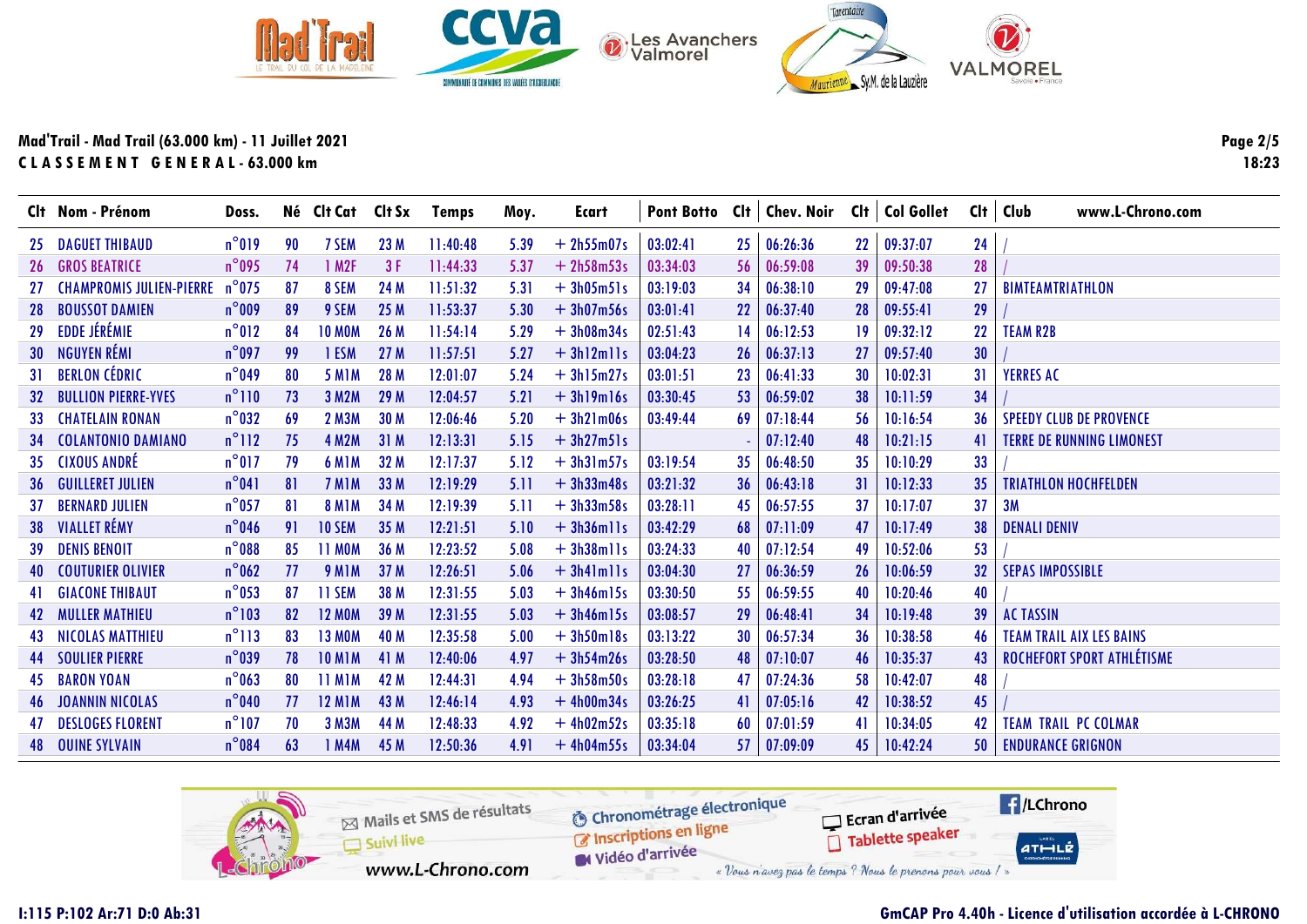

|    | Clt Nom - Prénom             | Doss.           |    | Né Clt Cat Clt Sx       |      | <b>Temps</b> | Moy. | Ecart        |          |                 | Pont Botto Cit   Chev. Noir Cit   Col Gollet |                 |          |     | Clt   Club<br>www.L-Chrono.com |
|----|------------------------------|-----------------|----|-------------------------|------|--------------|------|--------------|----------|-----------------|----------------------------------------------|-----------------|----------|-----|--------------------------------|
|    | <b>49 PROMPT HERVE</b>       | $n^{\circ}$ 069 | 67 | <b>4 M3M</b>            | 46 M | 12:52:22     | 4.89 | $+4h06m41s$  | 03:17:48 | 31              | 07:09:01                                     | 44              | 10:42:16 | 49  | <b>VIRIAT TEAM</b>             |
|    | <b>50 LEMONSU STEPHAN</b>    | $n^{\circ}$ 098 | 74 | 5 M2M                   | 47 M | 12:55:09     | 4.88 | $+4h09m28s$  | 03:41:35 | 66              | 07:42:21                                     | 65              | 11:27:51 | 67  | SAMOËNS TRAIL TEAM             |
|    | <b>51 MATHIEU CLEMENT</b>    | $n^{\circ}031$  | 76 | <b>6 M2M</b>            | 48 M | 13:01:38     | 4.84 | $+4h15m57s$  | 03:36:13 | 61              | 07:44:15                                     | 68              | 11:23:23 | 64  | <b>DASSAULT SPORT</b>          |
|    | <b>52 SCHERRER THIBAUT</b>   | $n^{\circ}020$  | 76 | <b>7 M2M</b>            | 49 M | 13:03:35     | 4.82 | $+4h17m55s$  | 02:52:56 | 16 <sup>1</sup> | 06:47:22                                     | 32 <sup>°</sup> | 10:42:02 | 47  | <b>COLMAR TRAIL AVENTURES</b>  |
| 53 | <b>SLEEWAEGEN JACQUES</b>    | $n^{\circ}115$  | 77 | <b>13 M1M</b>           | 50 M | 13:03:35     | 4.82 | $+4h17m55s$  | 03:51:04 | 70              | 07:34:33                                     | 61              | 10:50:48 | 51  | <b>JOGGANS</b>                 |
|    | <b>54 BRUMENT MATHIEU</b>    | $n^{\circ}085$  | 83 | <b>14 MOM</b>           | 51 M | 13:09:11     | 4.79 | $+4h23m30s$  | 03:30:03 | 49              | 07:08:29                                     | 43              | 10:37:25 | 44  |                                |
|    | 55 BEUZELIN DAVID            | $n^{\circ}$ 007 | 80 | <b>14 M1M</b>           | 52 M | 13:10:29     | 4.78 | $+4h24m48s$  | 03:28:12 | 46              | 07:40:34                                     | 64              | 11:07:52 | 58  |                                |
|    | <b>56 GARREAU CHARLES</b>    | $n^{\circ}116$  | 92 | 12 SEM                  | 53 M | 13:14:09     | 4.76 | $+4h28m29s$  | 03:24:30 | 39              | 07:12:57                                     | 50              | 10:52:04 | 52  |                                |
| 57 | <b>BAYART PIERRE ADRIEN</b>  | $n^{\circ}018$  | 88 | 13 SEM                  | 54 M | 13:22:33     | 4.71 | $+4h36m53s$  | 03:30:49 | 54.             | 07:16:18                                     | 51              | 10:53:47 | 54  | <b>USM MALAKOF</b>             |
|    | <b>58 MARTINET CYRIL</b>     | $n^{\circ}$ 052 | 73 | <b>8 M2M</b>            | 55 M | 13:22:40     | 4.71 | $+4h36m59s$  | 03:34:32 | 58              | 07:16:56                                     | 52              | 11:08:29 | 60  | SAUMUR TRAIL ACADÉMIE          |
|    | <b>59 PASCUAL MICHAEL</b>    | $n^{\circ}$ 004 | 82 | <b>15 MOM</b>           | 56 M | 13:25:17     | 4.69 | $+4h39m36s$  | 03:26:56 | 43              | 07:34:04                                     | 60              | 11:08:21 | 59  | AS NANDY ATHLÉTISME            |
|    | <b>60 BACHORZ AUBERIE</b>    | $n^{\circ}100$  | 91 | 1 SEF                   | 4F   | 13:30:25     | 4.66 | $+4h44m45s$  | 03:39:08 | 65              | 07:44:00                                     | 67              | 11:05:04 | 56  |                                |
|    | <b>61 MASSON FLORINE</b>     | $n^{\circ}051$  | 91 | 2 SEF                   | 5 F  | 13:30:25     | 4.66 | $+4h44m45s$  | 03:30:37 | 51.             | 07:17:11                                     | 53              | 11:04:59 | 55  | <b>MP TRAIL 54</b>             |
|    | <b>62 ROUSSEL NICOLAS</b>    | $n^{\circ}$ 079 | 68 | <b>5 M3M</b>            | 57 M | 13:31:53     | 4.66 | $+4h46m12s$  | 03:26:32 | 42              | 07:18:26                                     | 54              | 11:09:42 | 61  |                                |
| 63 | <b>MISMETTI PATRICK</b>      | $n^{\circ}$ 078 | 59 | 1 M5M                   | 58 M | 13:31:53     | 4.66 | $+4h46m12s$  | 03:35:09 | 59.             | 07:18:28                                     | 55              | 11:09:55 | 62  |                                |
| 64 | <b>NOUVEAU MATHIEU</b>       | $n^{\circ}$ 093 | 88 | <b>14 SEM</b>           | 59 M | 13:51:20     | 4.55 | $+ 5h05m39s$ | 03:30:40 | 52              | 07:43:40                                     | 66              | 11:25:06 | 65  |                                |
| 65 | <b>DEREUX ROMAIN</b>         | $n^{\circ}106$  | 98 | <b>15 SEM</b>           | 60 M | 13:54:01     | 4.53 | $+ 5h08m21s$ | 03:24:13 | 38              | 07:24:32                                     | 57              | 11:07:26 | 57  |                                |
| 66 | <b>HUBAUX FANNY</b>          | $n^{\circ}$ 035 | 77 | 2 MIF                   | 6 F  | 14:00:40     | 4.50 | $+ 5h15m00s$ | 03:37:01 | 62              | 07:38:01                                     | 63              | 11:15:18 | 63  |                                |
| 67 | <b>SCHMIDT DAVID</b>         | $n^{\circ}$ 070 | 81 | <b>15 M1M</b>           | 61 M | 14:01:03     | 4.49 | $+ 5h15m23s$ | 03:18:25 | 32              | 07:26:40                                     | 59              | 11:27:13 | 66  |                                |
|    | <b>68 BARRAL GILLES</b>      | $n^{\circ}$ 065 | 73 | <b>9 M2M</b>            | 62 M | 14:03:15     | 4.48 | $+ 5h17m34s$ | 03:37:14 | 64              | 07:53:17                                     | 71              | 11:34:02 | 68  | <b>26 ROUTE DU RUN</b>         |
|    | <b>69 CARTERON BENOIT</b>    | $n^{\circ}$ 067 | 84 | <b>16 MOM</b>           | 63 M | 14:03:15     | 4.48 | $+ 5h17m35s$ | 03:37:09 | 63              | 07:53:15                                     | 70              | 11:35:43 | -69 | <b>26 ROUTE DU RUN</b>         |
|    | <b>70 CERJAK FABIEN</b>      | $n^{\circ}$ 024 | 84 | <b>17 MOM</b>           | 64 M | 14:19:33     | 4.40 | $+ 5h33m53s$ | 03:30:36 | 50              | 07:52:25                                     | 69              | 11:43:46 | 70  | <b>NAOURS RUN_BIKE</b>         |
| 71 | <b>WACQUET JEAN-BAPTISTE</b> | $n^{\circ}080$  | 86 | <b>18 MOM</b>           | 65 M | 14:20:22     | 4.39 | $+ 5h34m41s$ | 03:27:00 | 44              | 07:36:38                                     | 62              | 11:44:27 | 71  |                                |
|    | <b>DNS DESLOGES FLORENT</b>  | $n^{\circ}108$  |    | <b>70 DNS M3M DNS M</b> |      | 00:00:00     |      |              |          |                 |                                              |                 |          |     | <b>TEAM TRAIL PC COLMAR</b>    |

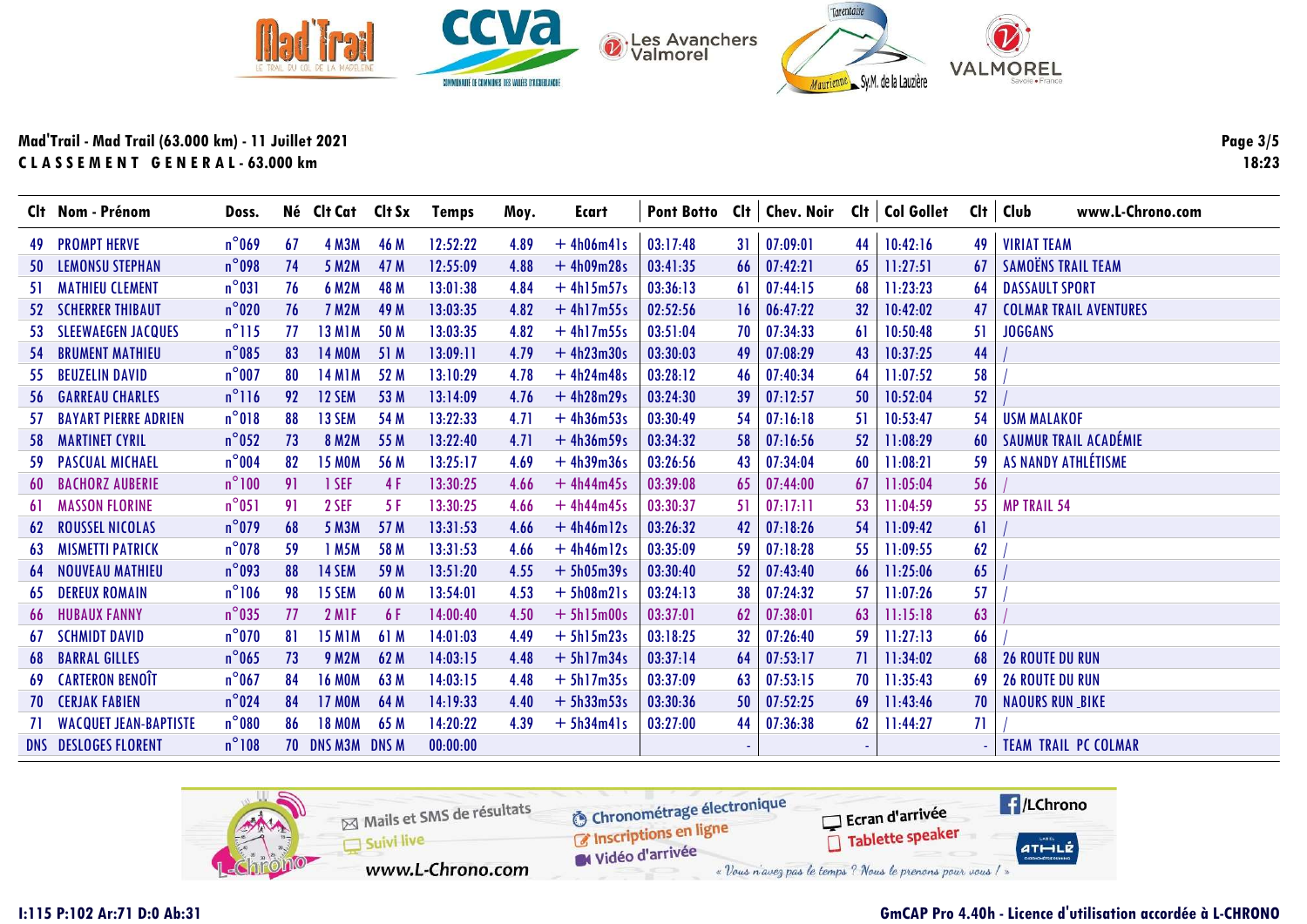

| Clt Nom - Prénom                | Doss.           | Né Clt Cat Clt Sx       |              | <b>Temps</b> | Moy. | Ecart |          |              | Pont Botto Cit   Chev. Noir Cit   Col Gollet Cit   Club |              |  | www.L-Chrono.com                     |
|---------------------------------|-----------------|-------------------------|--------------|--------------|------|-------|----------|--------------|---------------------------------------------------------|--------------|--|--------------------------------------|
| <b>DNS DOMENECH CARLES</b>      | $n^{\circ}$ 076 | 82 DNS MOM DNS M        |              | 00:00:00     |      |       |          |              |                                                         |              |  |                                      |
| <b>DNS DUPON NORBERT</b>        | $n^{\circ}$ 077 | 75 DNS M2M DNS M        |              | 00:00:00     |      |       |          |              |                                                         |              |  | <b>CLIPS</b>                         |
| <b>DNS DUTARQUE FLORENT</b>     | $n^{\circ}$ 006 | 82 DNS MOM DNS M        |              | 00:00:00     |      |       |          |              |                                                         |              |  |                                      |
| <b>DNS FAVRIS DAMIEN</b>        | $n^{\circ}011$  | 82 DNS MOM DNS M        |              | 00:00:00     |      |       |          |              |                                                         |              |  | [LA SALLE]                           |
| <b>DNS HELLIN MAX</b>           | $n^{\circ}$ 027 | 81 DNS M1M DNS M        |              | 00:00:00     |      |       |          |              |                                                         |              |  |                                      |
| <b>DNS MABILOTTE FRANCK</b>     | $n^{\circ}010$  | 69 DNS M3M DNS M        |              | 00:00:00     |      |       |          |              |                                                         |              |  | <b>VERT</b>                          |
| <b>DNS MICHENOT ALBIN</b>       | $n^{\circ}$ 003 | 86 DNS MOM DNS M        |              | 00:00:00     |      |       |          |              |                                                         |              |  |                                      |
| <b>DNS MONTCOUQUIOL SYLVAIN</b> | $n^{\circ}061$  | 74 DNS M2M DNS M        |              | 00:00:00     |      |       |          |              |                                                         |              |  |                                      |
| <b>DNS REYNAUD STÉPHANE</b>     | $n^{\circ}$ 060 | <b>79 DNS MIM DNS M</b> |              | 00:00:00     |      |       |          |              |                                                         |              |  |                                      |
| <b>DNS RIFAI NABIL</b>          | $n^{\circ}023$  | 92 DNS SEM              | <b>DNS M</b> | 00:00:00     |      |       |          |              |                                                         |              |  |                                      |
| <b>DNS SARTI GUILLAUME</b>      | $n^{\circ}$ 068 | 73 DNS M2M DNS M        |              | 00:00:00     |      |       |          |              |                                                         |              |  | <b>OUTDOOR</b>                       |
| <b>DNS SIBUT PATRICE</b>        | $n^{\circ}022$  | <b>66 DNS M4M DNS M</b> |              | 00:00:00     |      |       |          |              |                                                         |              |  | <b>S/L FOULEE DE VARCES VIF</b>      |
| <b>ABD BAUMGARTNER LAURENT</b>  | $n^{\circ}$ 005 | 67 ABD M3M ABD M        |              | 00:00:00     |      |       | 04:11:39 | 0            |                                                         |              |  |                                      |
| <b>ABD MARCERWAN</b>            | $n^{\circ}$ 099 | 80 ABD MIM ABD M        |              | 00:00:00     |      |       | 03:50:49 | 0            |                                                         |              |  |                                      |
| ABD GARREAU JEAN-MARIE          | $n^{\circ}$ 033 | 59 ABD M5M ABD M        |              | 00:00:00     |      |       | 04:22:29 | 0            |                                                         |              |  | LES FOULÉES DE SAINT GERMAIN EN LAYE |
| <b>ABD NAKACHE GILLES</b>       | $n^{\circ}$ 037 | 70 ABD M3M ABD M        |              | 00:00:00     |      |       | 04:22:19 | $\bf{0}$     |                                                         |              |  |                                      |
| <b>ABD ULIANA MURIEL</b>        | $n^{\circ}$ 074 | 60 ABD M5F ABD F        |              | 00:00:00     |      |       | 04:11:29 | $\mathbf{0}$ |                                                         |              |  | <b>TEAM RUN-EXPERT</b>               |
| <b>ABD COLLIN EMMANUEL</b>      | $n^{\circ}102$  | 72 ABD M2M ABD M        |              | 00:00:00     |      |       | 03:09:04 |              | 07:33:52                                                | $\mathbf{0}$ |  | <b>PASSION OUTDOOR LOZANNE</b>       |
| <b>ABD FLAGEUL STEPHANE</b>     | $n^{\circ}$ 086 | 76 ABD M2M ABD M        |              | 00:00:00     |      |       | 04:05:56 |              | 08:19:19                                                | $\mathbf{0}$ |  | <b>EFSRA</b>                         |
| <b>ABD GODARD RAPHAEL</b>       | $n^{\circ}$ 038 | 81 ABD MIM ABD M        |              | 00:00:00     |      |       | 03:45:56 |              | 08:06:50                                                | $\mathbf{0}$ |  |                                      |
| <b>ABD BROQUEREAU LUDOVIC</b>   | $n^{\circ}089$  | 72 ABD M2M ABD M        |              | 00:00:00     |      |       | 04:01:41 |              | 08:19:05                                                | $\mathbf{0}$ |  |                                      |
| <b>ABD THIEFFRY DAVID</b>       | $n^{\circ}$ 058 | 77 ABD MIM ABD M        |              | 00:00:00     |      |       | 04:00:26 |              | 08:19:11                                                | $\mathbf{0}$ |  | <b>MANDUEL</b>                       |
| <b>ABD KROTKINE THOMAS</b>      | $n^{\circ}$ 002 | 76 ABD M2M ABD M        |              | 00:00:00     |      |       | 03:49:50 | $\mathbf{0}$ | 08:05:56                                                | 0            |  |                                      |
| <b>ABD CERJAK REMI</b>          | $n^{\circ}$ 025 | 92 ABD SEM              | ABD M        | 00:00:00     |      |       | 03:30:15 |              | 0   07:56:39                                            | $\mathbf{0}$ |  | <b>ATHLÉTIQUE BOE BON-ENCONTRE</b>   |